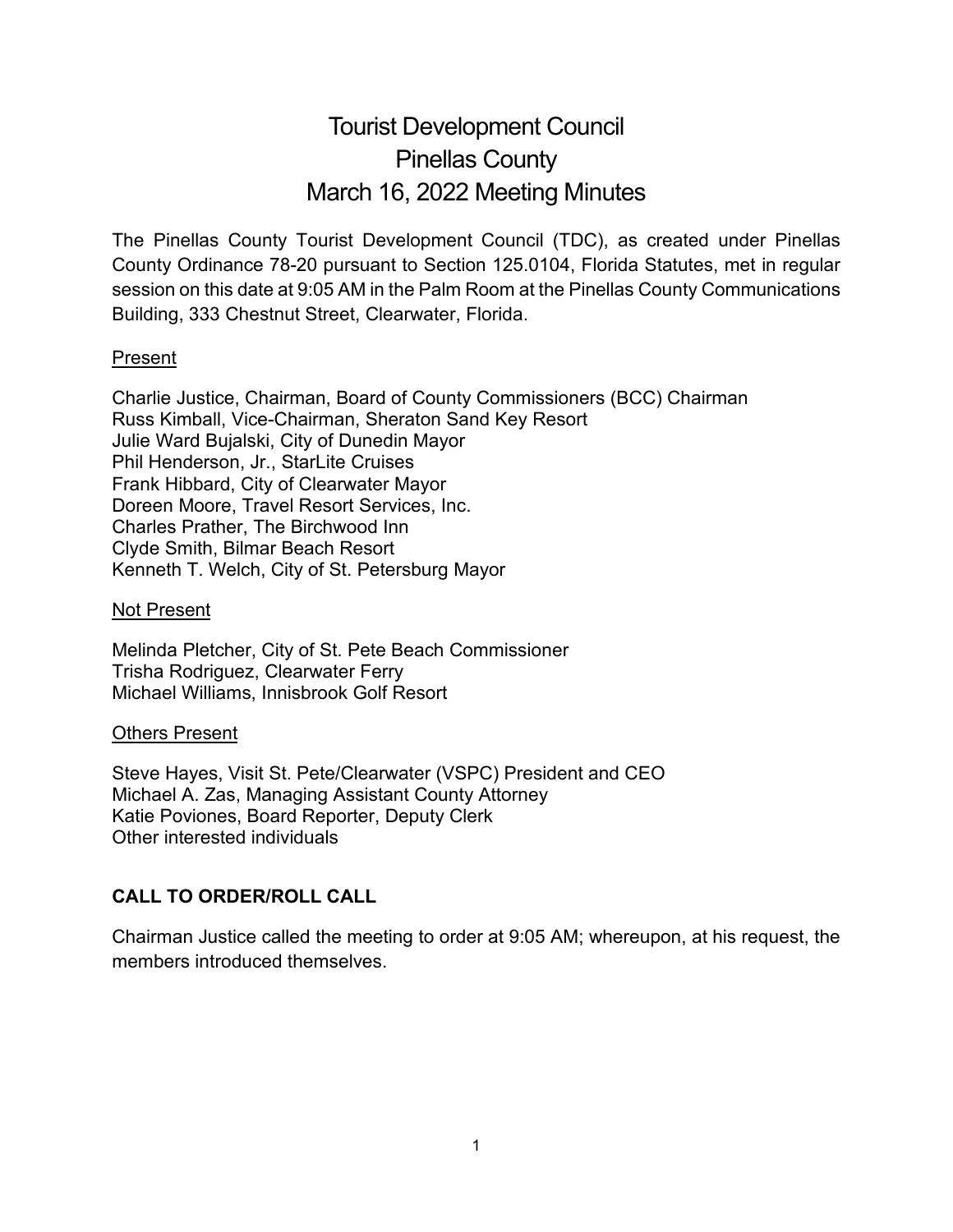# **CHAIR COMMENTS – NONE**

## **MINUTES OF THE FEBRUARY 16, 2022 REGULAR MEETING**

Mayor Hibbard made a motion, which was seconded by Mayor Welch and carried unanimously, that the minutes of the February 16 meeting be approved.

#### **PUBLIC COMMENTS**

No one responded to the Chairman's call for public comment.

## **CAPITAL FUNDING PROGRAM GUIDELINES DISCUSSION**

Deviating from the agenda, Chairman Justice directed that the Council would discuss the Capital Funding Program guidelines at this time.

Previously Discussed Changes from October 2021 Meeting, Discussion on Additional changes/additions for consideration, and Next Steps

Mr. Hayes, with input from Attorney Zas, related that the members were provided with a document detailing some administrative changes to the guidelines following discussion at the TDC meeting in October; that the purpose of today's discussion is to provide feedback to staff regarding areas in the guidelines that may require revisions; and that the most salient points for today's discussion are policy considerations; whereupon, lengthy discussion ensued on the following topics and other matters:

- Beach renourishment funding
- Funding standards, measurables, and exceptions
- Changes to the application evaluation process
- Geographic distribution of funding criterion
- Project payment schedules and timing of the program's cycle
- Potential for expanded uses of the Tourist Development Tax (TDT) dollars

Responding to queries by the members, Budget and Financial Management Analyst Jim Abernathy provided information regarding the Capital Fund balance and outstanding funding commitments, noting that capital reserves are projected to reach \$49.5 million at the end of this fiscal year; and that currently, the only allocations scheduled for projects are for the annual commitment to beach renourishment and for the Florida Holocaust Museum; whereupon, discussion ensued regarding anticipated requests relating to the Tampa Bay Rays and Philadelphia Phillies and other projects.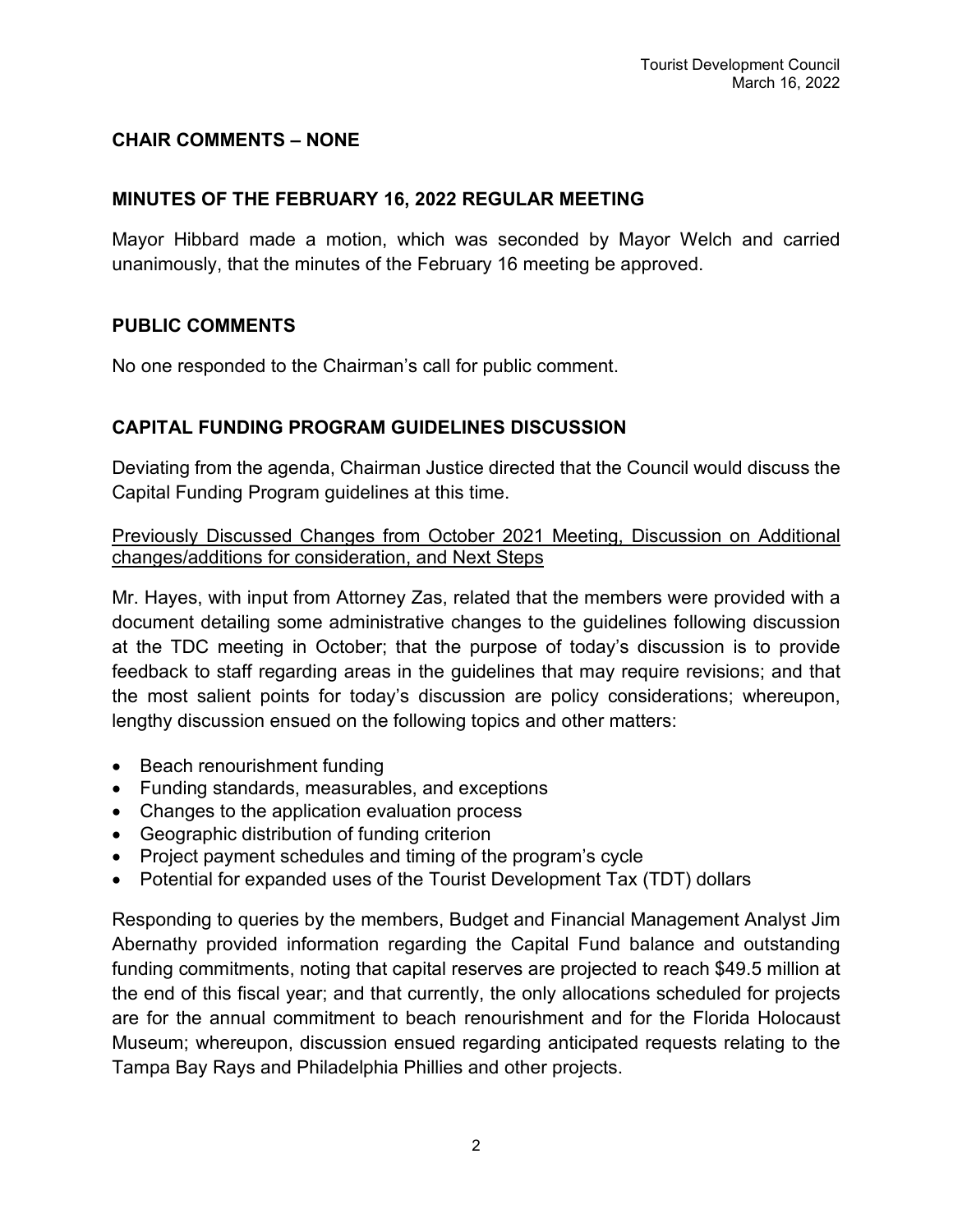In response to a query by Mayor Welch, Mr. Hayes indicated that strategic priorities are currently being developed; that HCP Associates will be conducting a presentation at a BCC workshop on April 21 to provide an update on the status of the strategic plan following conversations they had with community leaders; and that the members are invited to attend the workshop.

# **INDUSTRY PRESENTATIONS**

## Marketing Partner Presentation – Media Strategy for 3rd/4th Quarters 2022

Referring to a PowerPoint presentation titled *Media Recommendation FY22: Apr-Sept,*  BVK Vice President Carmen Boyce provided information regarding marketing objectives, planning considerations, the core media plan, broadcast overlays, and experiential opportunities. She discussed new aspects of the media plan, including a partnership with Midwest Living/Southern Living, a half-page spread for print media, promotional extensions in television and radio, and influencer programs; whereupon, she introduced Miles Partnership Account Director Scott Bacon.

In reference to the PowerPoint presentation, Mr. Bacon elaborated on the digital marketing plan, strategic objectives, target audiences, the core brand campaign, and targeted displays on premium sites, highlighting that visits to VisitSPC.com increased by 60% and 21% in comparison to 2020 and 2019, respectively; that site visitors are looking at more pages and spending more time on the site; that approximately half of the growth in site visitors versus last year came through organic and direct channels, with large growth in Facebook referrals; and that pageviews of community content and partner deals have increased significantly.

Mr. Bacon noted that media strategy for the spring and summer of 2022 will include new programs and prospects for advertising, with key tactics including more podcasts and audio, new brand partnerships, more long form content, and custom co-op opportunities; whereupon, discussion ensued concerning the following topics and other matters pertaining to VSPC's marketing and media strategy:

- Data sources utilized to inform advertising and targeting of markets
- Collaboration with Creative Pinellas to advertise the arts
- Vacation rental occupancy data
- Advertising allocations for the drive and fly markets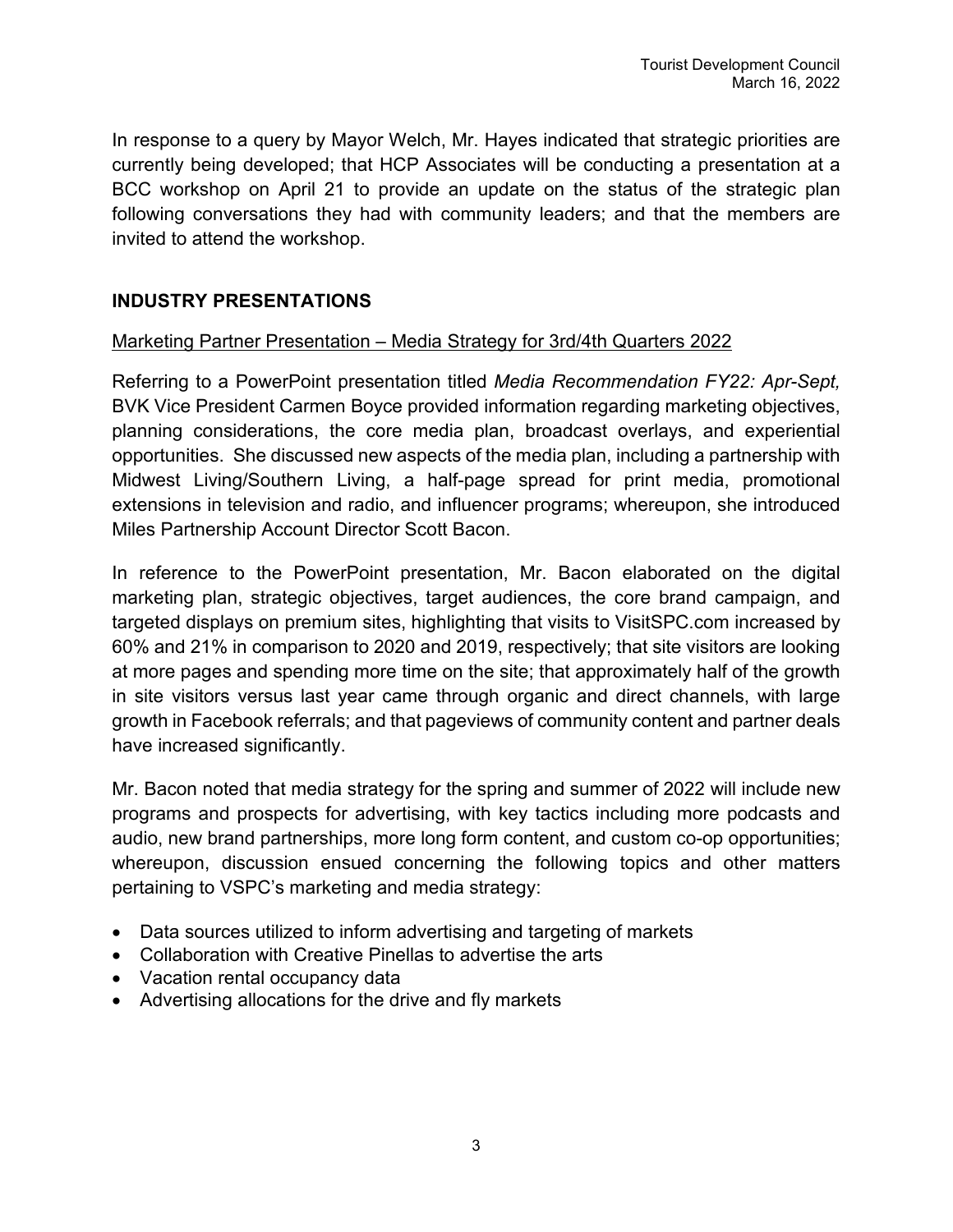# **VSPC PRESIDENT & CEO REPORT**

#### Destination Metrics

Referring to a PowerPoint presentation titled *Destination Metrics*, Mr. Hayes reviewed January 2022 statistical data regarding Tourist Development Tax collections, including hotel and vacation rental occupancy, average daily rates (ADR), and visitor profile metrics. He noted that Smith Travel Research data ranked the top 25 U.S. markets by occupancy (OCC), ADR, and revenue per available room (REVPAR); that as part of the Tampa market, St. Pete/Clearwater placed first in OCC, fourth in ADR, and third in REVPAR in 2021; and that the Tampa market has continued to rank at or above third place throughout January and February.

## General Comments

Mr. Hayes indicated that the TDC's April meeting will be a budget meeting scheduled until 2:00 PM; and that VSPC will participate in several activities with local partners to celebrate National Travel and Tourism Week starting May 1.

At the request of Mayor Hibbard, and upon no objections by the members or staff, Mr. Hayes related that the April budget meeting will be rescheduled to begin at 8:30 AM.

## **DEPARTMENT UPDATES – NONE**

## **BOARD MEMBER COMMENTS/DISCUSSIONS**

In response to a query by Mr. Prather, Mr. Abernathy clarified that the governmental expenses listed in the budget mostly go toward operational costs such as technology charges, salaries for staff who support the Convention and Visitors Bureau, and risk charges for employees.

Responding to queries by Mr. Prather, Mr. Hayes explained that he will be meeting with Mr. Abernathy to discuss next year's budget; that there is a County policy which requires a minimum balance to be maintained; that he intends to review the budget to identify monies for business continuity to be used in emergency circumstances; and that potential uses for the surplus dollars in the fund balance will be considered; whereupon, discussion ensued regarding the operating reserves, and Mayor Welch noted that he would also like to discuss a permanent level of support for the arts.